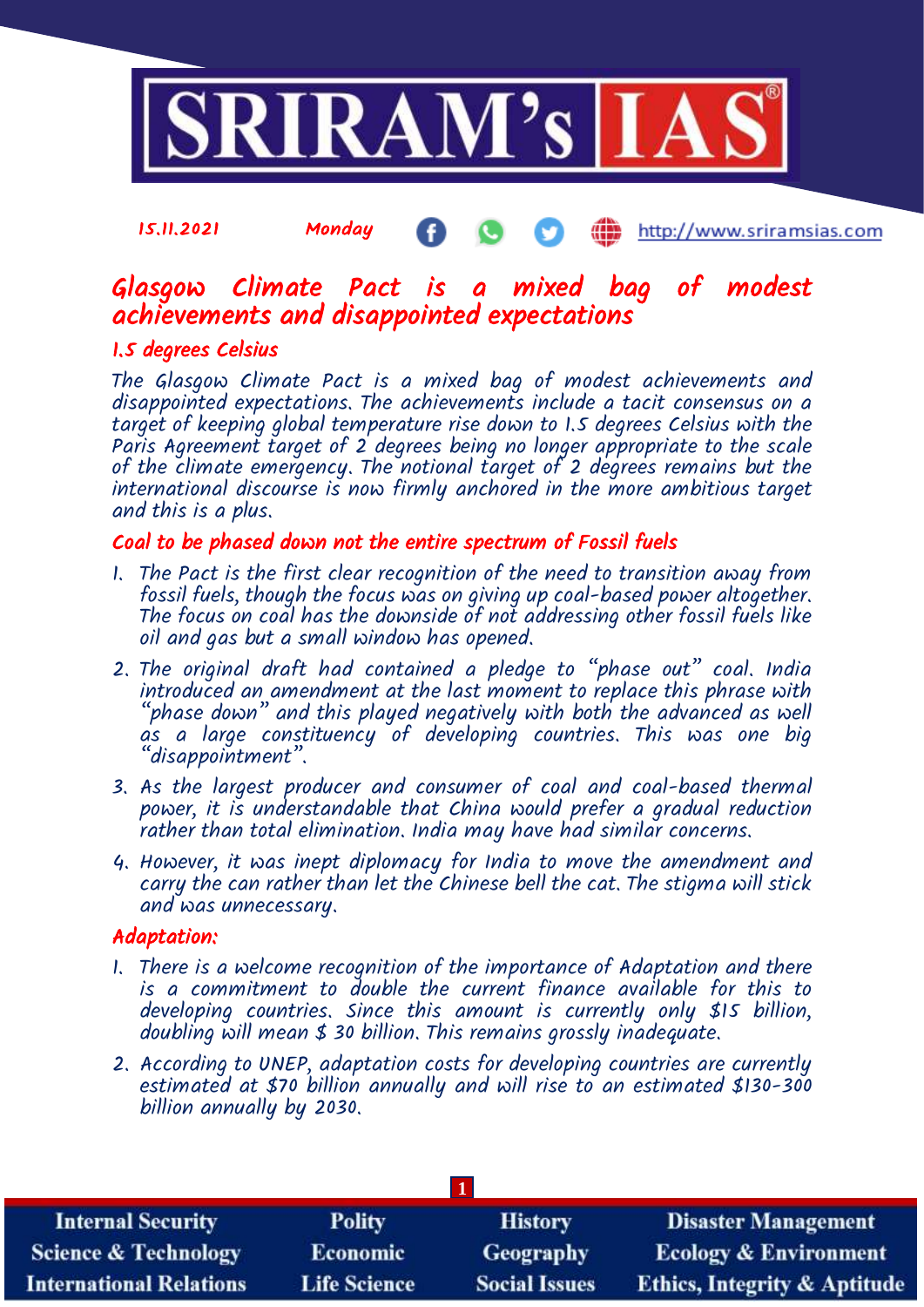

3. A start is being made in formulating an adaptation plan and this puts the issue firmly on the Climate agenda, balancing the overwhelming focus

Æ

http://www.sriramsias.com

#### Climate Finance:

hitherto on mitigation.

- 1. On the critical issue of finance, there was little to cheer about. The Paris Agreement target of \$100 billion per annum between 2005-2020 was never met with the shortfall being more than half, according to some calculations.
- 2. There is now a renewed commitment to delivering on this pledge in the 2020-2025 period and there is a promise of an enhanced flow thereafter. But in a post-pandemic global economic slowdown, it is unlikely these promises will be met.
- 3. In any event, it is unlikely that India will get even a small slice of the pie. As long as ambitious targets are not matched by adequate financing, they will remain ephemeral.

#### Loss and Damage:

- 1. The same applies to the issue of compensation for loss and damage for developing countries who have suffered as a result of climate change for which they have not been responsible.
- 2. This is now part of the multilateral discourse and the US has agreed that it should be examined in working groups. That is a step forward but is unlikely to translate into a meaningful flow of funds any time soon.

The methane pledge at COP26 is the first international agreement targeting methane emissions. Countries have pledged to cut methane by 30% by 2030, compared to 2020 levels. If successful, warming is projected to decrease by  $0.\overline{2}^{\circ}$ C by 2050.

**2**



**Internal Security Science & Technology International Relations** 

**Polity** Economic **Life Science** 

**History Geography Social Issues** 

**Disaster Management Ecology & Environment Ethics, Integrity & Aptitude**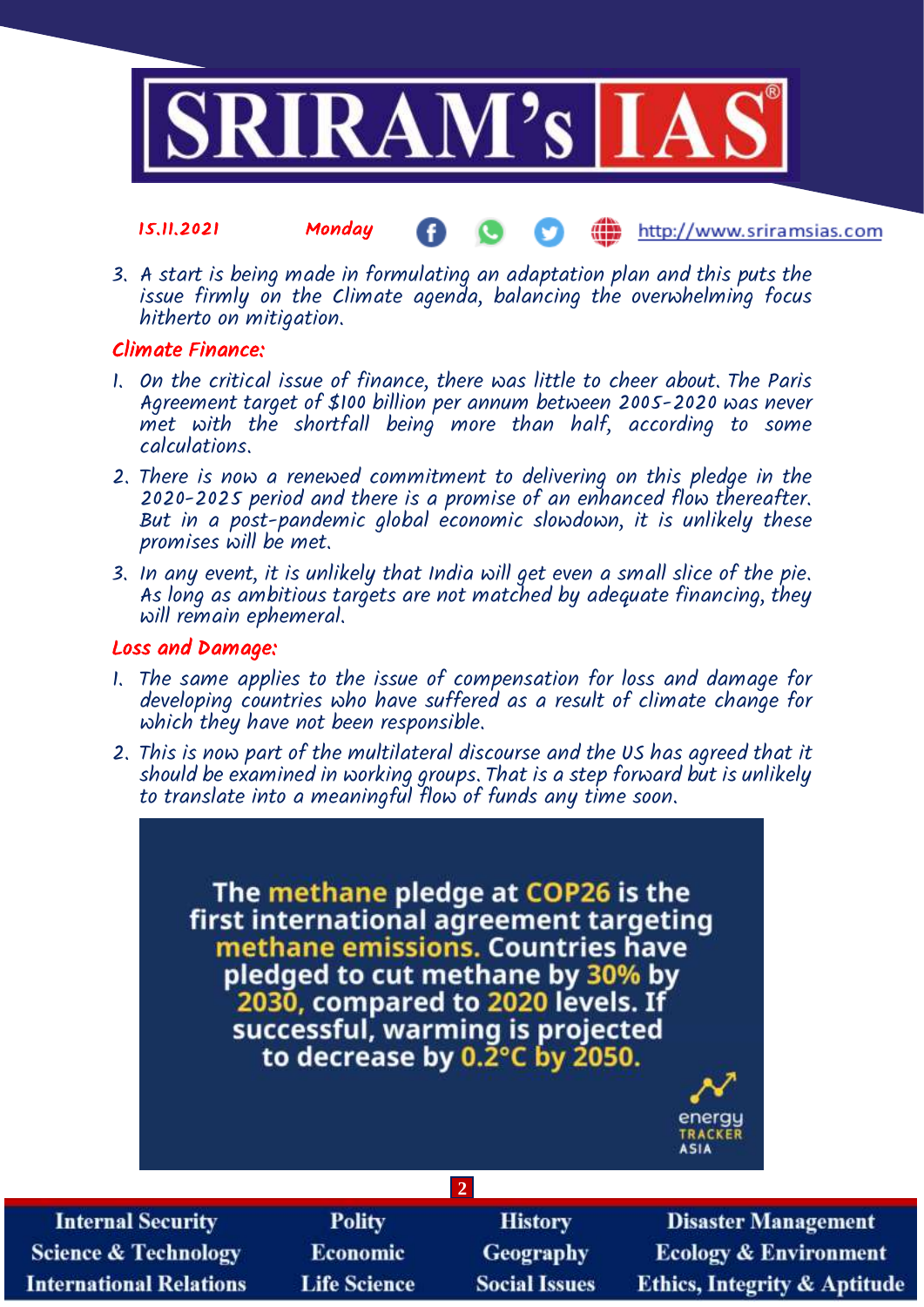

http://www.sriramsias.com

Methane is a major contributor to global warming

Contribution to warming in degrees Celsius

15.11.2021 Monday



Figures are for contributions to 2010-2019 warming relative to 1850-1900 \*Volatile organic compounds and carbon monoxide

### Methane

- 1. Two important plurilateral outcomes could potentially develop into more substantial measures. The most important is an agreement among 100 countries to cut methane emissions by 30 per cent by 2030. India is not a part of this group.
- 2. Methane is a significant greenhouse gas with a much higher temperature forcing quality than carbon  $-$  28 to 34 times more  $-$  but stays in the atmosphere for a shorter duration.
- 3. Cutting methane emissions, which is generated mainly by livestock, is certainly useful but there is a much bigger methane emergency around the corner as the earth's permafrost areas in Siberia, Greenland and the Arctic littoral begin to melt due to global warming that has already taken place and will continue to take place in the coming years.
- 4. There are warnings that as the permafrost melts huge volumes of carbon and methane would be generated by the plant and animal material that has lain trapped under the ice.

| <b>Internal Security</b>        | <b>Polity</b>       | <b>History</b>       | <b>Disaster Management</b>              |
|---------------------------------|---------------------|----------------------|-----------------------------------------|
| <b>Science &amp; Technology</b> | <b>Economic</b>     | <b>Geography</b>     | <b>Ecology &amp; Environment</b>        |
| <b>International Relations</b>  | <b>Life Science</b> | <b>Social Issues</b> | <b>Ethics, Integrity &amp; Aptitude</b> |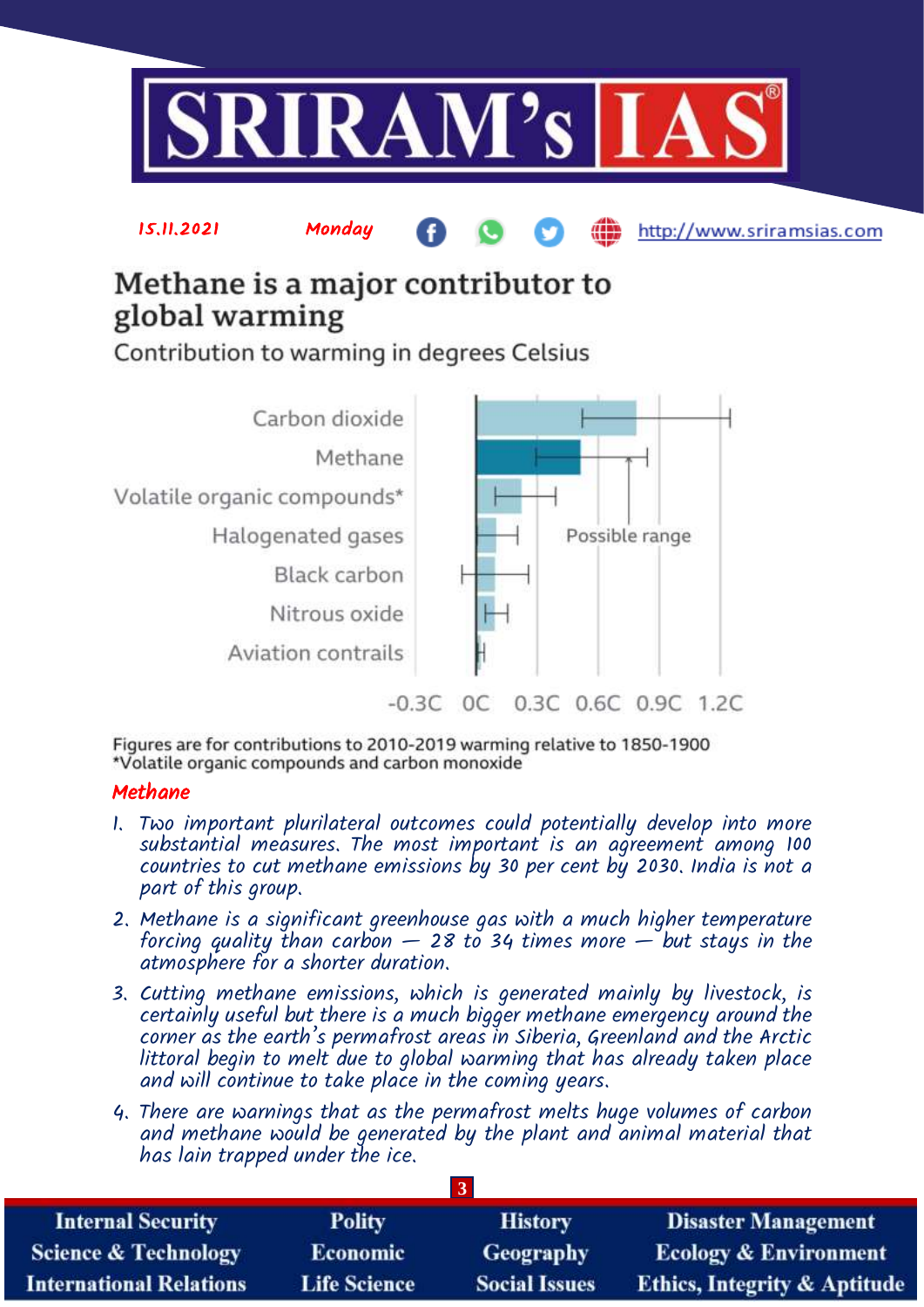



# The world's forests are still decreasing in size

Average area of forest lost each year by decade (hectares)



Source: UN Food and Agriculture Organisation, 2020

### **BBC**

### Deforestation:

- 1. Another group of 100 countries has agreed to begin to reverse deforestation by 2030. Since the group includes Brazil and Indonesia, which have large areas of forests that are being ravaged by legal and illegal logging, there is hope that there will be progress in expanding one of the most important carbon sinks on the planet.
- 2. However, Brazil has subsequently clarified that its commitment only applies to illegal logging. India did not join the group due to concerns over a clause on possible trade measures related to forest products.

### India:

- 1. Indian commitment to achieving net-zero carbon by 2070 compared favourably with China's target date of 2060. Indian announcements of enhanced targets for renewable energy were also welcomed.
- 2. However, the favourable image wore thin by the end of the conference with India declining to join the initiatives on methane and deforestation. India's ill-considered amendment on the phasing out of coal pushed the positives of its position off the radar.

| <b>Internal Security</b>        | <b>Polity</b>       | <b>History</b>       | <b>Disaster Management</b>              |
|---------------------------------|---------------------|----------------------|-----------------------------------------|
| <b>Science &amp; Technology</b> | <b>Economic</b>     | Geography            | <b>Ecology &amp; Environment</b>        |
| <b>International Relations</b>  | <b>Life Science</b> | <b>Social Issues</b> | <b>Ethics, Integrity &amp; Aptitude</b> |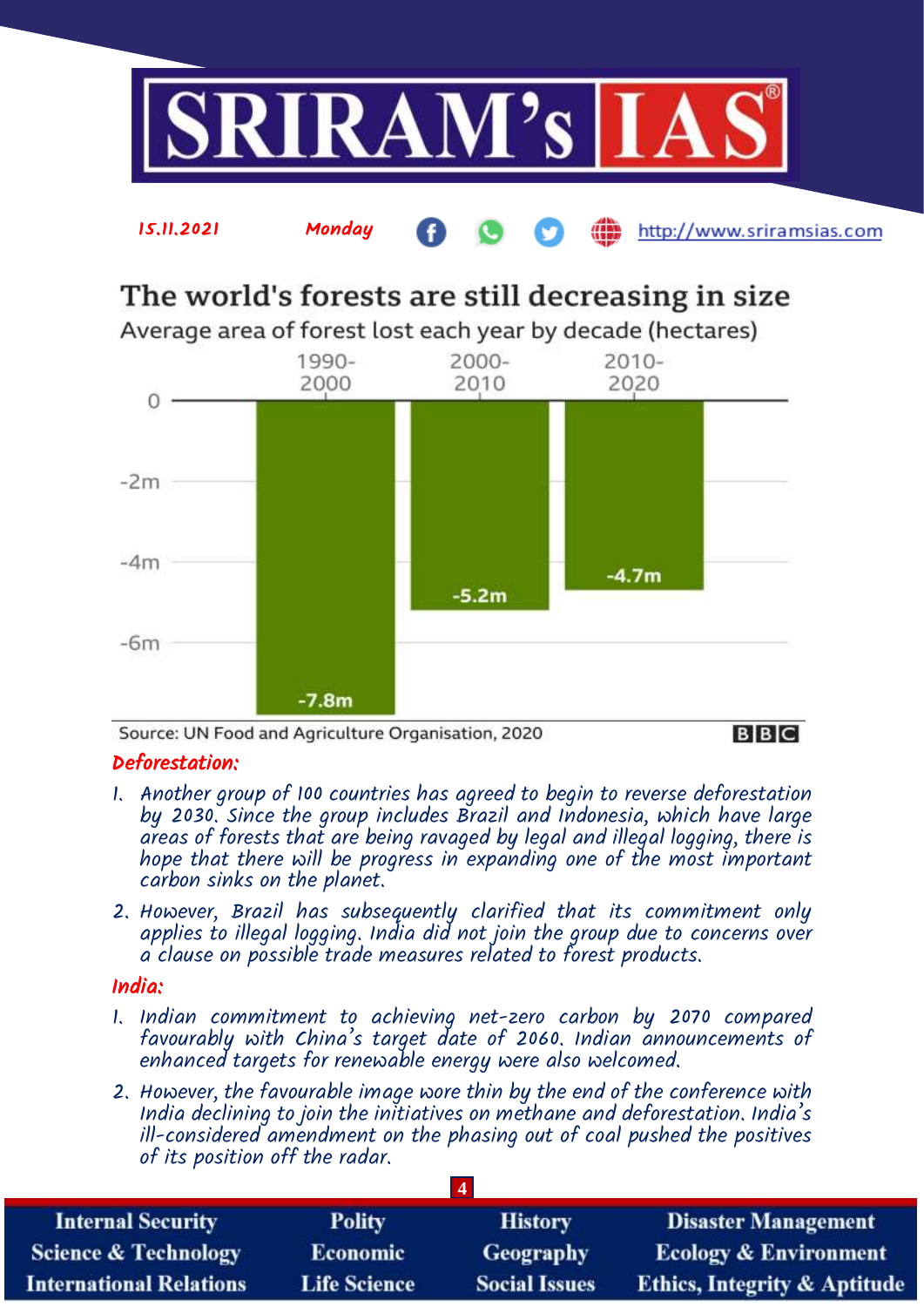



### Failures of COP-26:

- 1. There is more ambition in the intent to tackle climate change but little to show in terms of concrete actions. These have been deferred to future deliberations.
- 2. Enhanced Nationally Determined Contributions (NDCs) are expected to be announced at a meeting next year and further deliberations are planned on the other pledges related to Adaptation and Finance.
- 3. There are no compliance procedures, only "name and shame" to encourage delivery on targets.

What provides a glimmer of light is the incredible and passionate advocacy of urgent action by young people across the world. This is putting enormous pressure on governments and leaders and if sustained, may become irresistible.

| <b>Internal Security</b>        | <b>Polity</b>       | <b>History</b>       | <b>Disaster Management</b>              |
|---------------------------------|---------------------|----------------------|-----------------------------------------|
| <b>Science &amp; Technology</b> | Economic            | <b>Geography</b>     | <b>Ecology &amp; Environment</b>        |
| <b>International Relations</b>  | <b>Life Science</b> | <b>Social Issues</b> | <b>Ethics, Integrity &amp; Aptitude</b> |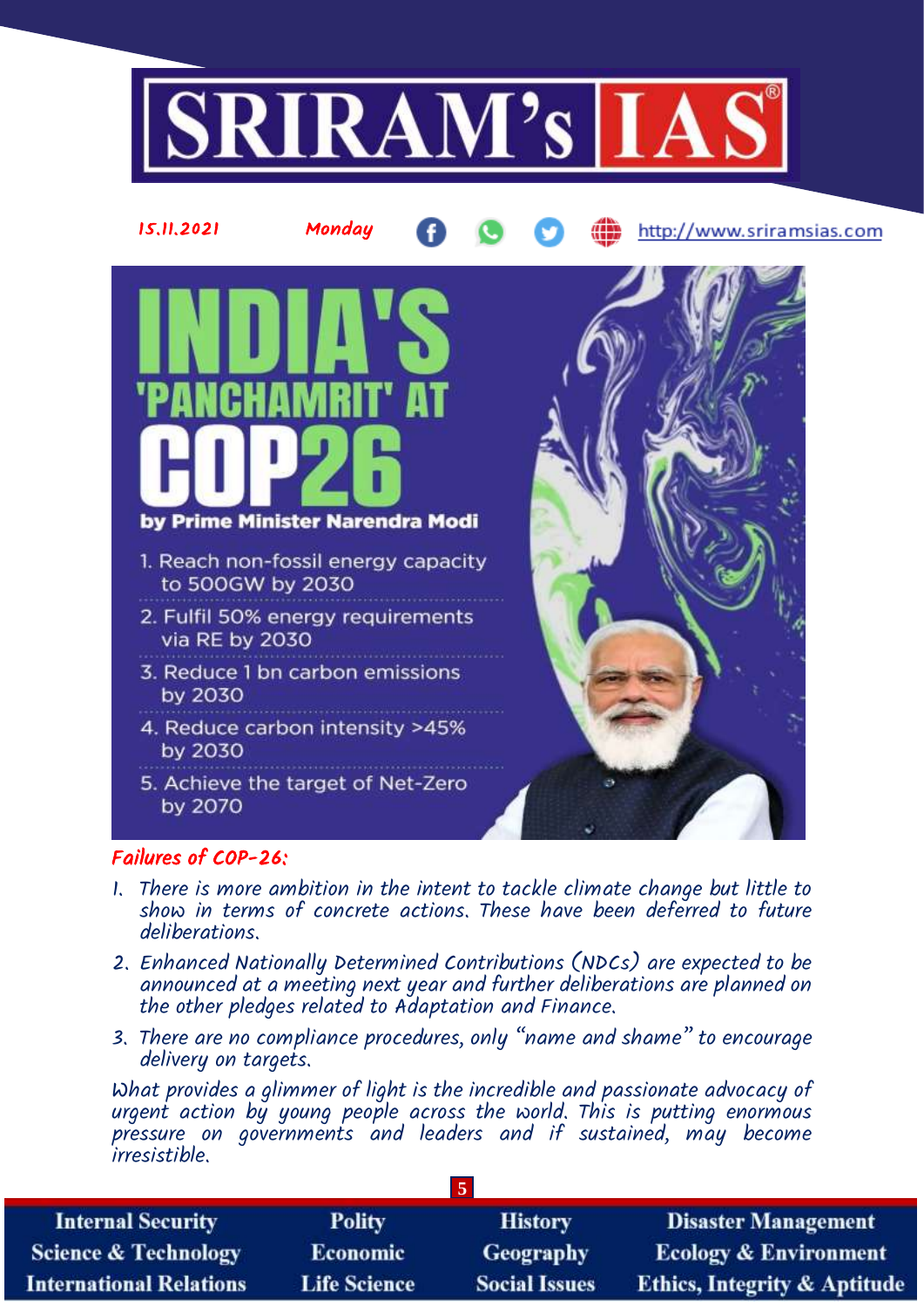

http://www.sriramsias.com

## Holes in Metaverse

15.11.2021 Monday

Facebook papers reveal the company's disregard for social consequences of misinformation in non-Western markets.

## Highlights:

- 1. The documents about. **How Facebook detects harmful content** internal Under pressure from regulators, users and investors worldwide, Facebook expanded its ability to take action on offensive content. It hired more contract workers to review content, fortified automated defense functioning of tools and vowed to launch a robust appeals system for moderation decisions. However, the social Facebook, now network company is struggling to keep up with the flood of regional languages now being used on its services in developing countries. Meta, outline two sets of **CONTENT** voices within MENUS AND TYPING OPTIONS ARE AVAILABLE IN 111 LANGUAGES the company. On one side, are staff memos<br>and internal internal REPORTS FROM USERS **REVIEW TEAM** م **TECHNOLOGY** 221 reports that flag 'COMMUNITY STANDARDS' ONLY 15,000-STRONG TEAM SPEAKS CAN IDENTIFY HATE SPEECH TRANSLATED INTO 41 LANGUAGES ABOUT 50 TONGUES IN ONLY 30 LANGUAGES\* issues such as Users flag content that Content moderation team Automated tools are used misinformation, proactively identifies harmful. to identify and stop the spread violates Facebook's standards of offensive content via its reporting tools content in special cases particularly about minorities, by When users or tools flag a piece of potentially harmful content. Commercial spam and politicians the review team will determine duplicate reports detected by technology are sometimes if it indeed violates its standards and during the 2019 if action is required removed automatically Sabha election campaign, hate **ACTION** speech, and Depending on the degree of which the posts that could content violates Facebook's standards, it could be subjected to a variety of actions including be seen as removal, covering it with a warning or disabling the user's account. incitements to Sources: Facebook: Reuters \* Tools work in 30 languages for hate speech and 19 languages for "terrorist propaganda" violence. C. Chan 18/04/2019 *Chacuters*
- 2. On the other

side, is Meta's leadership seemingly either brushing these concerns aside or insisting that it has done enough to deal with them. Given the clear social and political harm caused through and, perhaps, by Meta and its products, it is unfortunate that the leadership seems to win the day more often than not.

| $\overline{\mathbf{6}}$         |                     |                      |                                         |
|---------------------------------|---------------------|----------------------|-----------------------------------------|
| <b>Internal Security</b>        | <b>Polity</b>       | <b>History</b>       | <b>Disaster Management</b>              |
| <b>Science &amp; Technology</b> | <b>Economic</b>     | <b>Geography</b>     | <b>Ecology &amp; Environment</b>        |
| <b>International Relations</b>  | <b>Life Science</b> | <b>Social Issues</b> | <b>Ethics, Integrity &amp; Aptitude</b> |
|                                 |                     |                      |                                         |